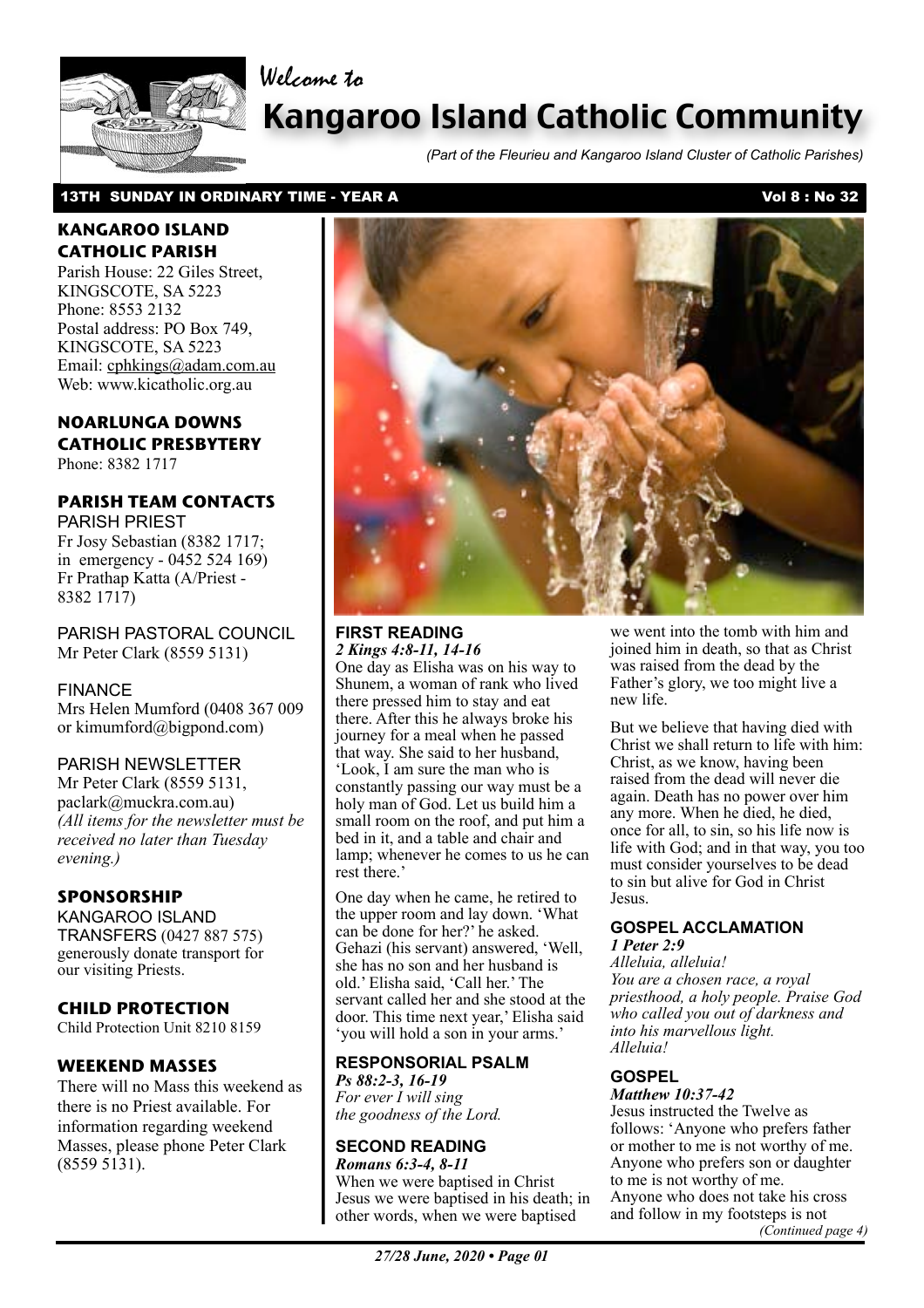#### **PLEASE KEEP THESE PEOPLE IN YOUR PRAYERS**

**Sick:** Greg Turner, Toni Langridge, Damian Baynes, Charles Gorman, Dalton Baynes, Roy Gaton, Josh Semler

**June anniversaries:** Bill Berden, Mary Bradley, Peter Bradley, Baby Burden, Henry Carslake, Bob Clare, Charles Darcy, Timothy Hamm, Lorraine Holohan, Brian Kildea, Mildred Lashmar, Anthony Lonzar, Peter Lonzar, Dorothy McMahon, John Reynolds, Vikki Reynolds, Fiona Smith, Ann Wallace, Sr. Pauline Wallace, John Williams, Heather Willmott, Ross Wohling and all the faithful departed.

*May all our sick parishioners, relatives and friends know the healing love of Christ through our actions and His healing presence.*

▅<del>▓</del>╬╬▓▅⊶

#### **COLLECTIONS DIRECT PAYMENTS**

If you would like to organise your Church donations via bank transfer there are a couple of ways you can go about this.

1. If you bank online, you can set up periodic, direct payments yourself. Again, you will need to do this twice - once for the first collection and again for second. Acc: Kangaroo Island Catholic Parish BSB: 085-005 Acc No: 918 111 484 Ref: Your surname, initials and *First* or *General*

2. Periodic regular payments may also be organised with your bank. Take the account details (above) with you and bank staff can set it up for you.

**NB:** *First* collection is for the support of our Priests and *General* (second at our Masses) is for the support of our Parish.

If you need more information or help, please contact Helen Mumford or Peter Clark.



## **THE FRONT LINE OF SERVICE**

Another day and another dollar well, not really. The young man dressed in the dark and prepared to leave the house to work his next 12 hour shift. He took a last look at his sleeping wife and peeked in on their sleeping toddler daughters. He headed to the car and as he pulled out of the driveway, he wondered what his day would hold. Would there be personal protective equipment to protect him? Would his colleagues be able to come to work or would they be short staffed? Would the test results he had requested be available? Would the man he had sent to ICU have survived the night? How many patients would he see today? Would this be the day he, too, became a victim of this mysterious and vicious virus? Or was he already?

Every time the young doctor stepped into the emergency room, he knew the risks - not only for himself but for his beloved young family. And yet, he entered the room once again. He has been one of many selfless heroes who have served our country in these recent months. These first responders are compassionate, competent, selfless, and courageous and we will never be able to adequately thank them. They have "lost" their familiar lives in order to preserve the lives of others. They have carried the cross, day after day, in a way that will forever change them - and all of us. We trust in the life that will come from their sacrifices, because we are people of faith. Yet we live still in the midst of it all. *GPBS eNews*

- *• And BOOM!!!! Just like that …… it appeared that we didn't need Hollywood or sporting professionals …… just farmers.*
- *• Every family has one weird relative. If you don't know who it is, then it's possibly you.*
- *• First rule of cleaning while listening to music - the toilet brush is never the microphone ….never!*
- *• I hate it when I see some old person and then realise we went to secondary school together.*

# **EASING OF RESTRICTIONS**





From Monday 29th June, maximum density requirements with the new 1 person per 2 square metres restriction, will apply at all our Centres.

We are still required to:

- Continue using hand sanitiser
- Continue regularly wiping surfaces and cleaning our Churches
- Encourage those who are or unwell to stay home
- Avoid physical greetings: hugs, kisses and handshakes.

The Archdiocese recommends that those who are at higher risk from Covid-19 should be encouraged to stay home, but also reassures everyone that the obligation for Sunday Mass for the laity has still not been re-invoked at this stage.

## **WEEKEND MASS**

There will be no Masses on KI this weekend (28 June) as there is no Priest available. Fr Prathap is likely to be here next weekend.

## **GALILEE PLANTS**

The plants propagated by the children at Galilee school have arrived and are ready for planting out.

Those people who would like some of these plants can contact Peter Clark (8559 5131) to arrange collection.

Do you ever wake up, kiss the person sleeping beside you, and feel glad that you are alive? I just did and apparently will not be allowed on this airline again....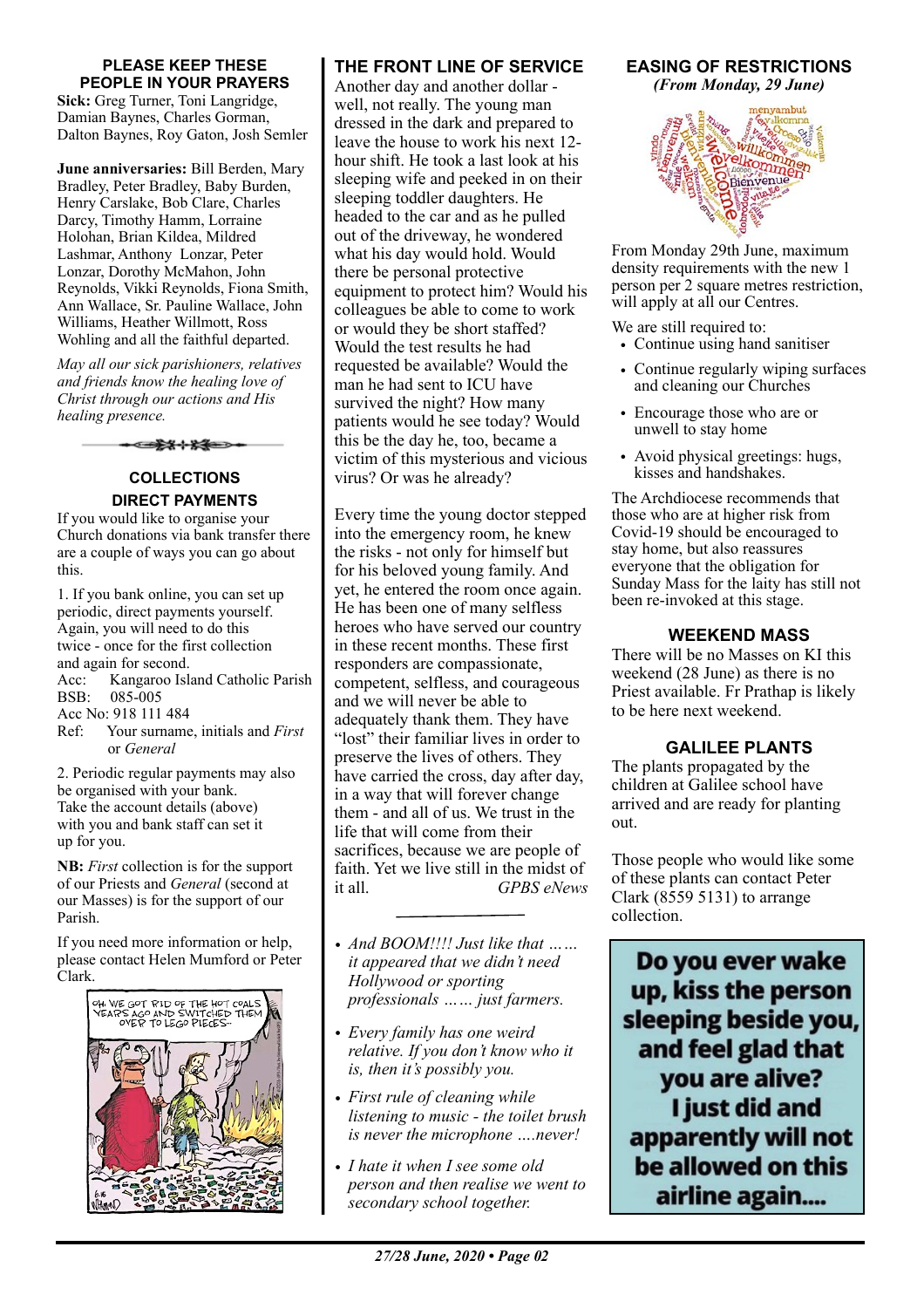# **Ron Rolheiser column**



*Ronald Rolheiser, a Roman Catholic priest and member of the Missionary Oblates of Mary Immaculate, is president of the Oblate School of Theology in San Antonio, Texas. He is a community-builder, lecturer and writer. His books are popular throughout the English-speaking world and his weekly column is carried by more than sixty newspapers worldwide*

#### **OUR DEEP FAILURE IN CHARITY**

Saint Eugene de Mazenod, the founder of the *Missionary Oblates of Mary Immaculate,* the Religious Congregation to which I belong, left us with these last words as he lay dying: *"Among yourselves, charity, charity, charity".* I don't always live that, though I wish I could, especially today.

We are in a bitter time. Everywhere there is anger, condemnation of others, and bitter disagreement; so much so that today we are simply unable to have a reasonable discussion on any sensitive political, moral, or doctrinal issue. We demonize each other to the point where any attempt to actually reason with each other (let alone to reach agreement or compromise) mostly just deepens the hostility. If you doubt this, simply watch the newscasts any evening, read any newspaper, or follow the discussion on most moral and religious questions.

The first thing that is evident is the naked hatred inside our energy and how we tend to justify it on moral and religious grounds. This is our protest: *we're fighting for truth, decency, justice, God, family, church, right dogma, right practice, for Christ himself, so our anger and hatred are justified.* Anger is justified, but hatred is an infallible sign that we are acting in a manner contrary to truth, decency, justice, God, family, church, right dogma, right practice, and Christ. It would be hard to argue that this kind of energy issues forth from God's spirit and does not source itself elsewhere.

Looking at Jesus we see that all his energies were directed towards unity. Jesus never preached hatred, as is clear from the Sermon on the Mount, as is illustrated in his great priestly prayer for unity in John's Gospel, and as is evident in his frequent warnings

to us to be patient with each other, to not judge each other and to forgive each other.

</u>

But one might object: what about Jesus' own (seemingly) bitter judgments? What about him speaking harshly of others? What about him losing his temper and using whips to drive the money-changers out of the temple? Indeed, what about his statement: *I have come to bring fire to this earth*?

These statements are perennially misinterpreted and used falsely to rationalize our lack of genuine Christian love. When Jesus says that he has come to bring fire to this earth and wishes it were already blazing, the fire he is referring to is not the fire of division but the fire of love. Jesus made a vow of love, not of alienation. His message provoked hateful opposition, but he did not self-define as a cultural or ecclesial warrior. He preached and incarnated only love, and that sometimes sparked its antithesis. (It still does.) He sometimes triggered hatred in people, but he never hated in return. Instead, he wept in empathy, understanding that sometimes the message of love and inclusivity triggers hatred inside of those who for whatever reason at that time cannot fully bear the word love. As well, the incident of him driving the money-changers out of the temple, forever falsely cited to justify our anger and judgment of others, has a very different emphasis and meaning. His action as he cleanses the temple of the people who were (legitimately) exchanging Jewish currency for foreign money in order let foreigners buy what they needed to offer sacrifice, has to do with him clearing away an obstacle in the way of universal access to God, not with anger at some particular people.

We frequently ignore the Gospel. Factionalism, tribalism, racism, economic self-interest, historical

difference, historical privilege, and fear perennially cause bitter polarization and trigger a hatred that eats away at the very fabric of community; and that hatred perennially justifies itself by appealing to some high moral or religious ground. But the Gospel never allows for that. It never lets us bracket charity and it refuses us permission to justify our bitterness on moral and religious grounds. It calls us to a love, an empathy and a forgiveness that reach across every divide so as to wish good and do good precisely to those who hate us. And it categorically forbids rationalizing hatred in its name or in the name of truth, justice, or right dogma.

The late Michael J. Buckley, looking at the bitter polarization in our churches, suggests that nothing justifies our current bitterness: "The sad fact stands, however, that it is frequently no great trick to get religious men and women to turn on one another in some terrible form of condemnation. Wars, even personal wars, are terrible realities, and the most horrible of these are often selfrighteously religious. For deceived or split off under the guise of good, under the rubrics of orthodoxy or liberality, of community or of personal freedom, even of holiness itself, factions of men and women can slowly disintegrate into pettiness or cynicism or hostility or bitterness. In this way the Christian church becomes divided."

We need to be careful inside our cultural and religious wars. There is never an excuse for lack of fundamental charity.

*You can read, or download, Ron Rolheiser's weekly columns from his website at: www.ronrolheiser.com*